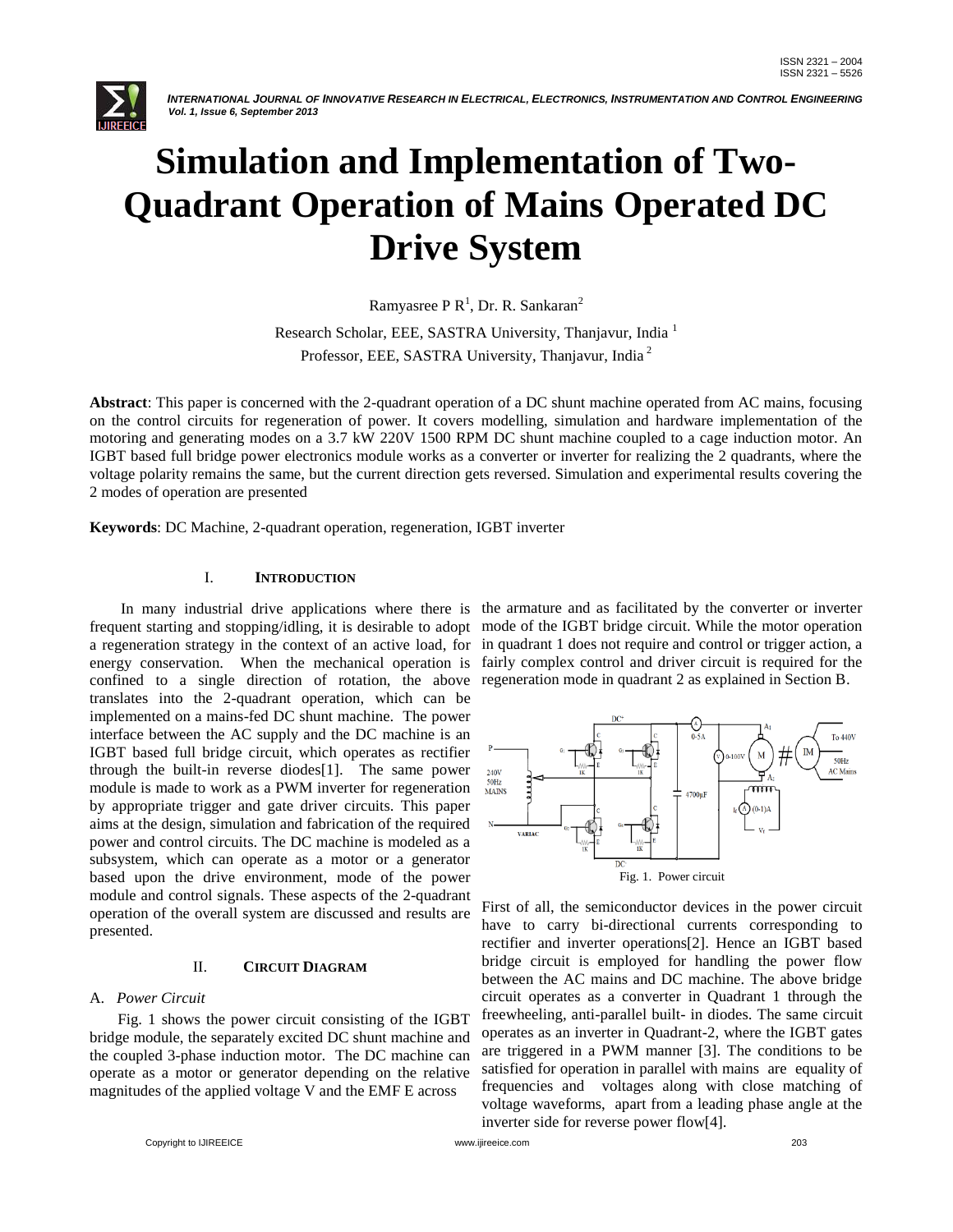# B. *Control Circuit*

 The full control circuit is shown in Fig.2 and implements the following functions.



Fig 2. Overall control circuit

- 1. Phase Advancing Circuit for Reference Sine Wave.
- 2. Triangular Wave Generation at 1900 Hz.
- 3. Synchronization of Triangular Wave with Mains
- 4. Dead Time Generation

5. Generation of Pulse Width Modulation (PWM) Signals

- 6. Routing of PWM Signals for Diagonal Triggering
- 7. Generation of Four Channels of Driver Circuit

The above are realized first in simulation and then fabricated using IC based design. The major I.C's are TL 084 OPAMP, LM 339 Quad Comparator and IR2110 IGBT driver. A pair of PWM signals with appropriate routing control and dead time are generated to trigger the IGBTs of the bridge circuit diagonal-wise in a complementary manner so as to generate a bi-polar PWM output waveform[5], [6] .

## III. **SIMULATION OF 2-QUADRANT OPERATION**

 The simulation schematic for the 2-Quadrant operation of the DC machine is shown in Fig. 3. It consists of the shunt motor model, IGBT based full bridge circuit and the AC mains.



Fig.3 Simulation circuit for 2-quadrant operation

Copyright to IJIREEICE www.ijireeice.com 204

# A. *Motor Operation*

 Here the separately excited field current is set at the ratted value of 0.72A, and the 50Hz AC input voltage is set for terminal voltage of the DC motor to be at the rated value. The simulation results for the normal motor operation at a load torque of 6.8N-m are shown in Figs. 4-6 covering the motor speed, armature current and electromagnetic torque. These characteristics confirm the normal operation of the DC motor fed from a full wave rectified AC supply.







Fig.6 Simulation result of electromagnetic torque

## B. *Regeneration Operation*

 Here the full control circuit covering the reference sine wave, high frequency triangular wave, PWM generation and gate driver circuits are put into operation. Simulation of the full power circuit is now carried out, where the machine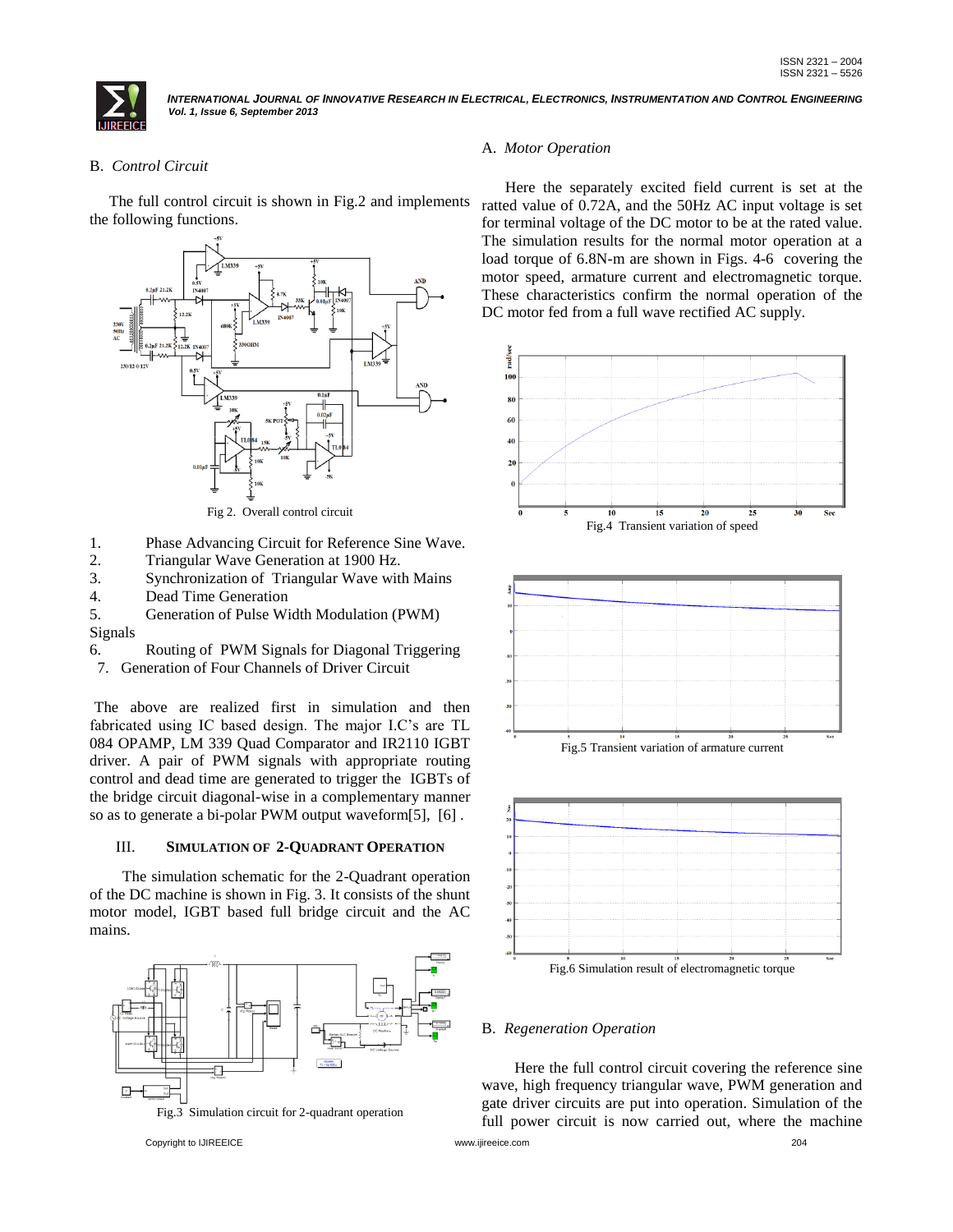

starts as a DC motor from mains and is subsequently controlled to regenerate the rotational energy back to the mains. For illustrating the process, the coupled set runs as a motor for 30seconds, and picks up nearly the rated speed. At time  $t = 30s$ , the load torque is removed and the field current is increased by about 40% to facilitate the regeneration. Simultaneously the 4 IGBT's are triggered in a pair-wise diagonal manner, which produces a PWM output at 50Hz fundamental frequency. The simulation results covering the full transient variation of speed, armature current and electromagnetic torque covering both motor and generator actions are shown in Figs.7 to 9.



 Figs. 7 to 9 indicate the transient fall of speed beyond 30s, accompanied by reversal of armature current and electromagnetic torque during  $30 < t < 50$  sec. which indicate regeneration in Quadrant 2.



#### IV. **EXPERIMENTAL SETUP FOR MOTOR OPERATION**

The experimental setup is the same as in Fig. 1 and a set of load tests were conducted for determining the characteristics of the machine as a motor where the armature voltage was varied over a range, with specific settings of the field current. These tests were used for determining the friction and windage loss coefficients. The experimental performance characteristics of the motor are given in Figs.10 to 13, where  $P_e$  indicates power in the armature circuit.

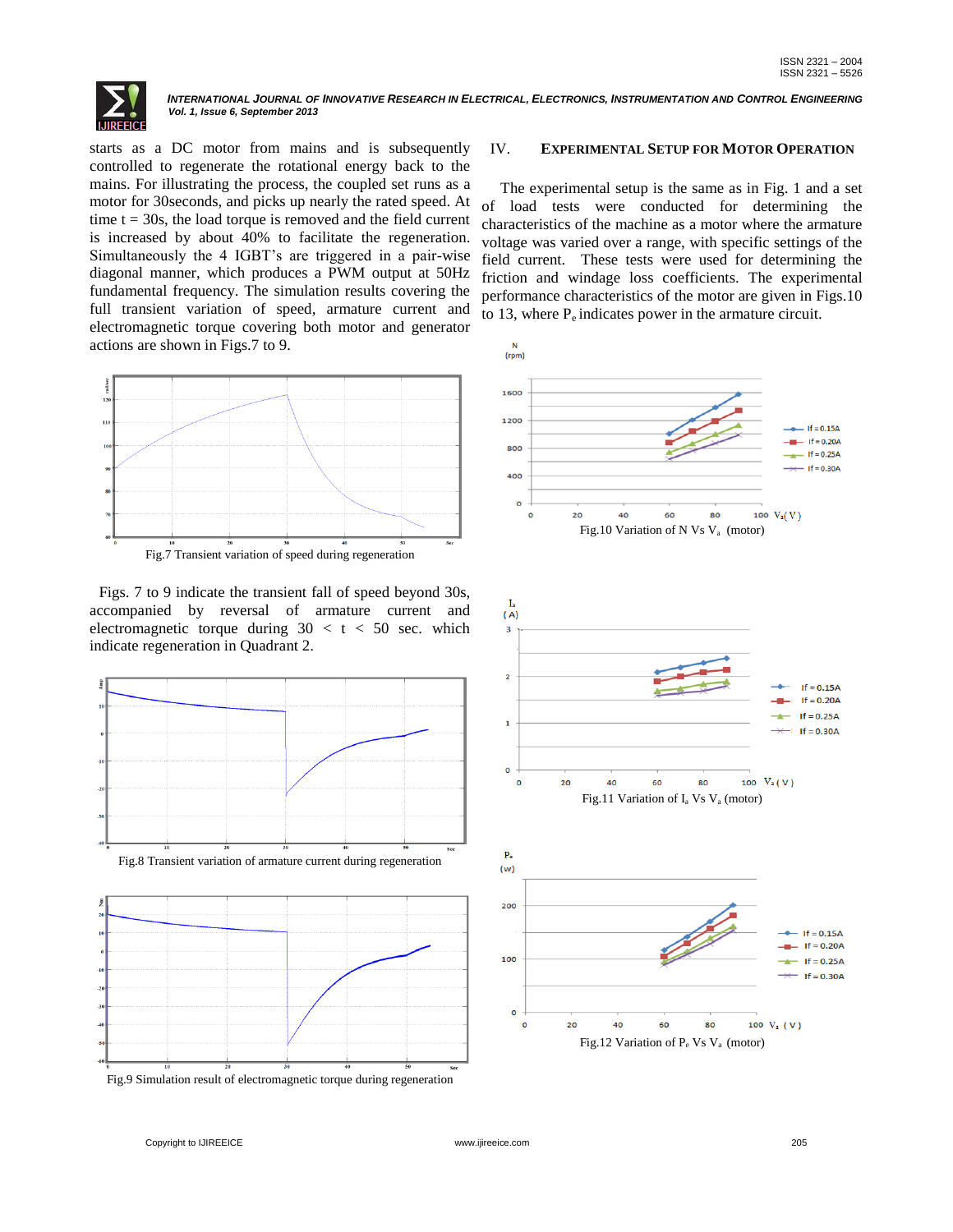



# V. **EXPERIMENTAL SETUP FOR REGENERATION**

 The power circuit for regeneration is shown in Fig.14. The full control circuit shown in Fig 2 is interconnected with the above at the (reference) sensing stage and the gate triggering interface. The reference sine wave is derived from the AC supply with a phase lead of about  $30^\circ$ . While the simulation results actually indicate a short time regeneration behaviour, it is found desirable to test the fabricated power and control circuits for sustained regeneration run. Accordingly the prime mover is run near the rated speed and the field excitation of the DC generator adjusted for reverse power flow at a convenient DC voltage of about 180 V.



Fig.14 Experimental setup for regeneration

Incidentally, this experimental procedure brings out the issues involved in paralleling a PWM inverter with mains, like synchronization of trigger signals, phase lead requirement and wave shape, similar to a grid connected solar system[7] [8]. The bi-polar PWM output of the inverter is passed through a low pass filter with  $L = 12$  mH and  $C = 0.94 \mu F$  for obtaining a near sine wave. Fig.15 shows the photograph of the full experimental set up



Fig. 15 Experimental Setup

#### VI. **REGENERATION RESULTS**

 Reverse power flow is achieved by paralleling of the inverter output with mains and is done by adjusting the two voltages to be nearly equal, at an AC voltage level of about 220V (peak value) through a pair of fuse switches. Figs 16 and 17 show the above waveforms before paralleling and afterwards. The performance of the regeneration scheme are obtained the plotting the variation of the AC side



Fig.16 CRO Result Before Paralleling



Fig.17 CRO Output After Paralleling

current and power flow into the mains with respect to the field current  $I_f$ , as shown in Figs 18 and 19.